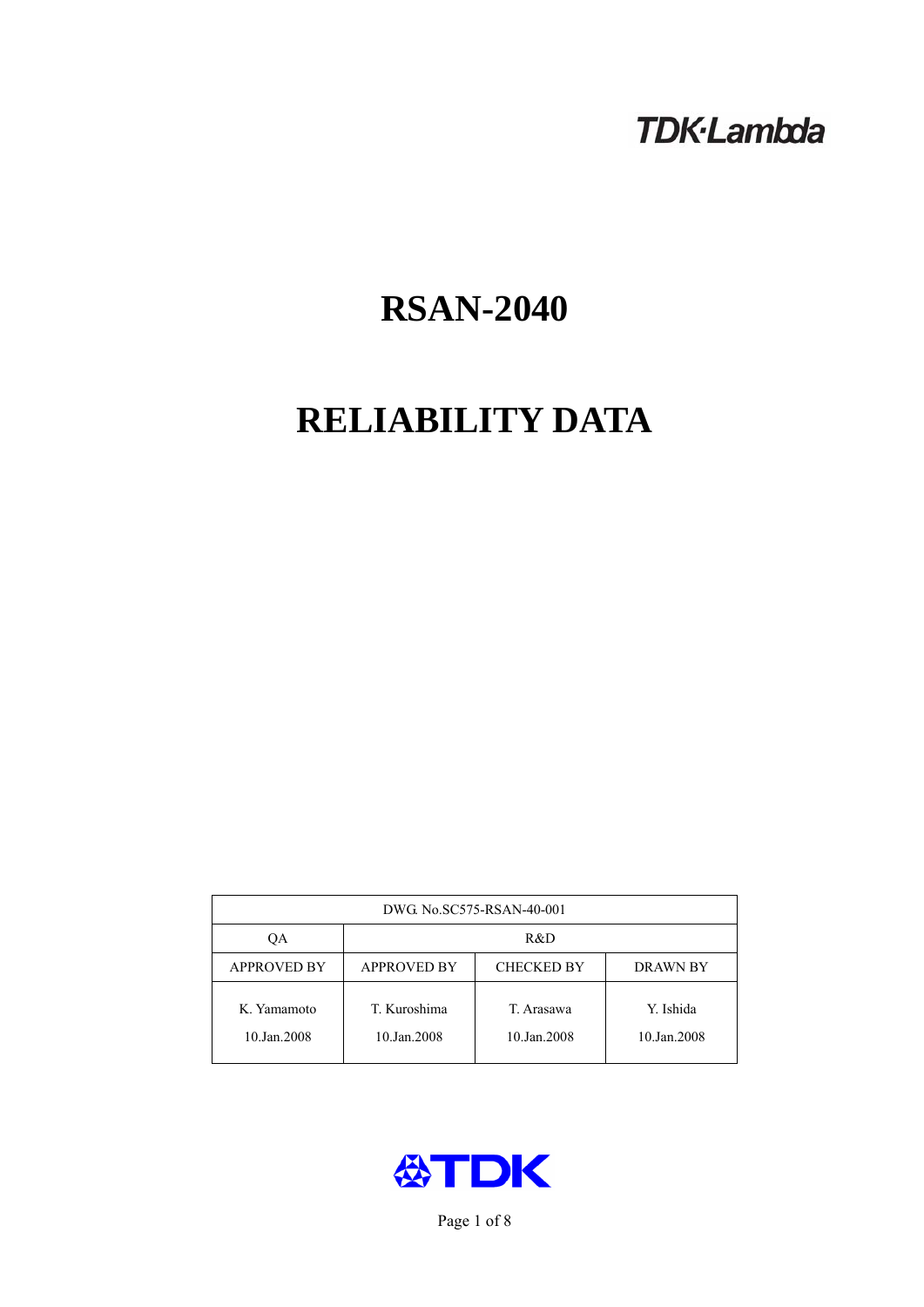**RSAN-2040** 

# **I N D E X**

|                                     | Page   |
|-------------------------------------|--------|
| 1. Calculated Values of MTBF        | Page-3 |
| 2. Vibration Test                   | Page-4 |
| 3. Heat Cycle Test                  | Page-5 |
| 4. Humidity Test                    | Page-6 |
| 5. High Temperature Resistance Test | Page-7 |
| 6. Low Temperature Storage Test     | Page-8 |

The following data are typical values. As all units have nearly the same characteristics, the data to be considered as ability values.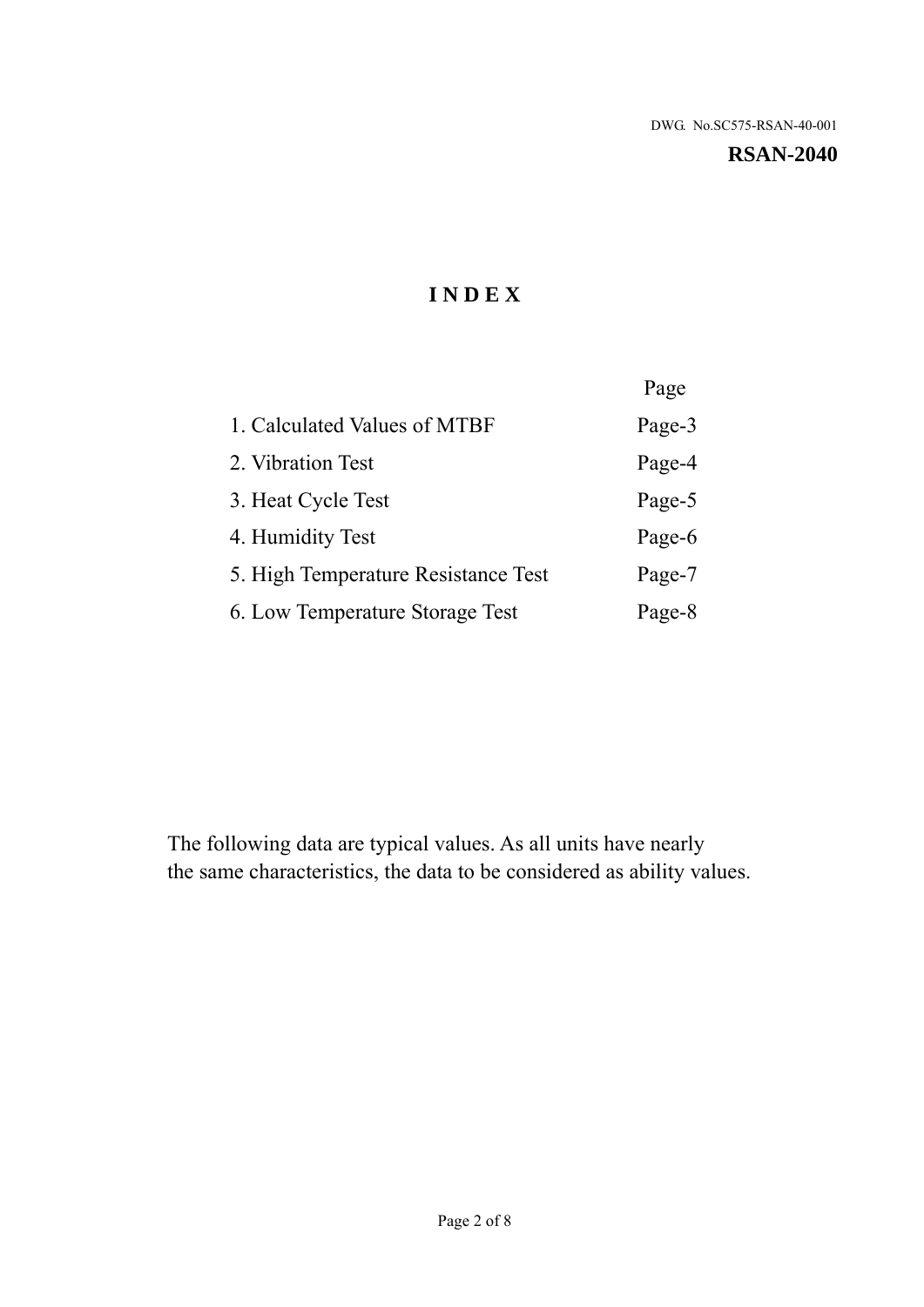#### **RSAN-2040**

1. Calculated values of MTBF

MODEL : RSAN-2040

(1) Calculating Method

 Calculated based on parts stress reliability projection of MIL-HDBK-217F NOTICE2.

Individual failure rates  $\lambda$  G is given to each part and MTBF is calculated by the count of each part.

$$
MTBF = \frac{1}{\lambda_{\text{equip}}} = \frac{1}{\sum_{i=1}^{n} N_i (\lambda_G \pi_Q)_i} \times 10^6 \text{ (hours)}
$$

| $\lambda$ equip | : Total equipment failure rate (Failure $/ 10^6$ Hours)                   |
|-----------------|---------------------------------------------------------------------------|
| $\lambda$ G     | : Generic failure rate for the $\hbar$ generic part                       |
|                 | (Failure/ $10^6$ Hours)                                                   |
| Ni              | : Quantity of <i>i</i> th generic part                                    |
| N               | : Number of different generic part categories                             |
| $\pi$ Q         | : Generic quality factor for the <i>i</i> th generic part ( $\pi Q = 1$ ) |

- (2) MTBF Values
	- GF : Ground, Fixed

 $MTBF = 6,241,418$  (Hours)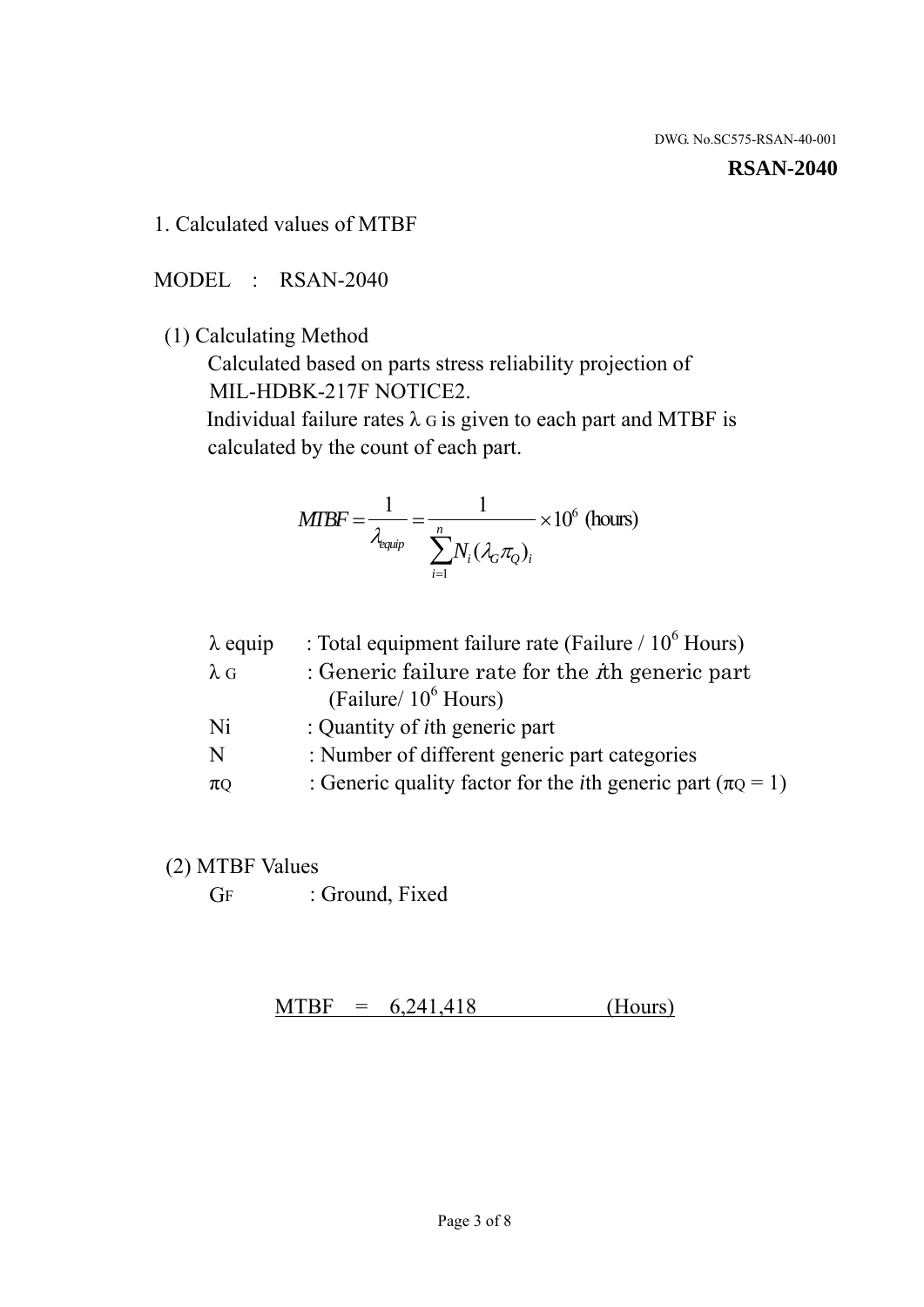#### **RSAN-2040**

2. Vibration Test

# MODEL : RSAN-2040 (Representation Product : RSEN-2030)

- (1) Vibration Test Class Frequency Variable Endurance Test
- (2) Equipment Used Controller VS-1000-6, Vibrator 905-FN ( IMV CORP.)
- (3) The Number of D.U.T. (Device Under Test) 5 units
- (4) Test Condition
	- · Frequency : 10~55Hz
	- · Amplitude : 1.5mm, Sweep for 1 min.
	- · Dimension and times : X, Y and Z directions for 2 hours each.

# (5) Test Method

Fix the D.U.T. on the fitting-stage

# (6) Test Results

PASS

### Typical Sample Data

| . .                           |                                                         |           |                     |                     |
|-------------------------------|---------------------------------------------------------|-----------|---------------------|---------------------|
| Check item                    | Spec.                                                   |           | <b>Before Test</b>  | After Test          |
|                               | Differential Mode: 25dBmin.                             | $0.4$ MHz | 39.72               | 40.02               |
|                               |                                                         | 30 MHz    | 58.84               | 55.92               |
| Attenuation (dB)              | Common Mode: 25dBmin.                                   | 2 MHz     | 36.32               | 36.44               |
|                               |                                                         | 30 MHz    | 38.26               | 38.08               |
| Leakage Current (mA)          | Line1<br>$1mA$ max. $(250V, 60Hz)$<br>Line <sub>2</sub> |           | 0.42                | 0.41                |
|                               |                                                         |           | 0.43                | 0.42                |
| DC Resistance $(m\Omega)$     | $6m \Omega$ max.                                        |           | 3.84                | 3.72                |
| <b>Test Voltage</b>           | $L-L: 1768Vdc$ 60s.                                     |           | OK                  | OK.                 |
|                               | $L-E$ : 2500Vac 60s.                                    |           |                     |                     |
| Isolation Resistance ( $MQ$ ) | $100M \Omega$ min. (500Vdc 60s)                         |           | $4.1 \times 10^{6}$ | $4.3 \times 10^{6}$ |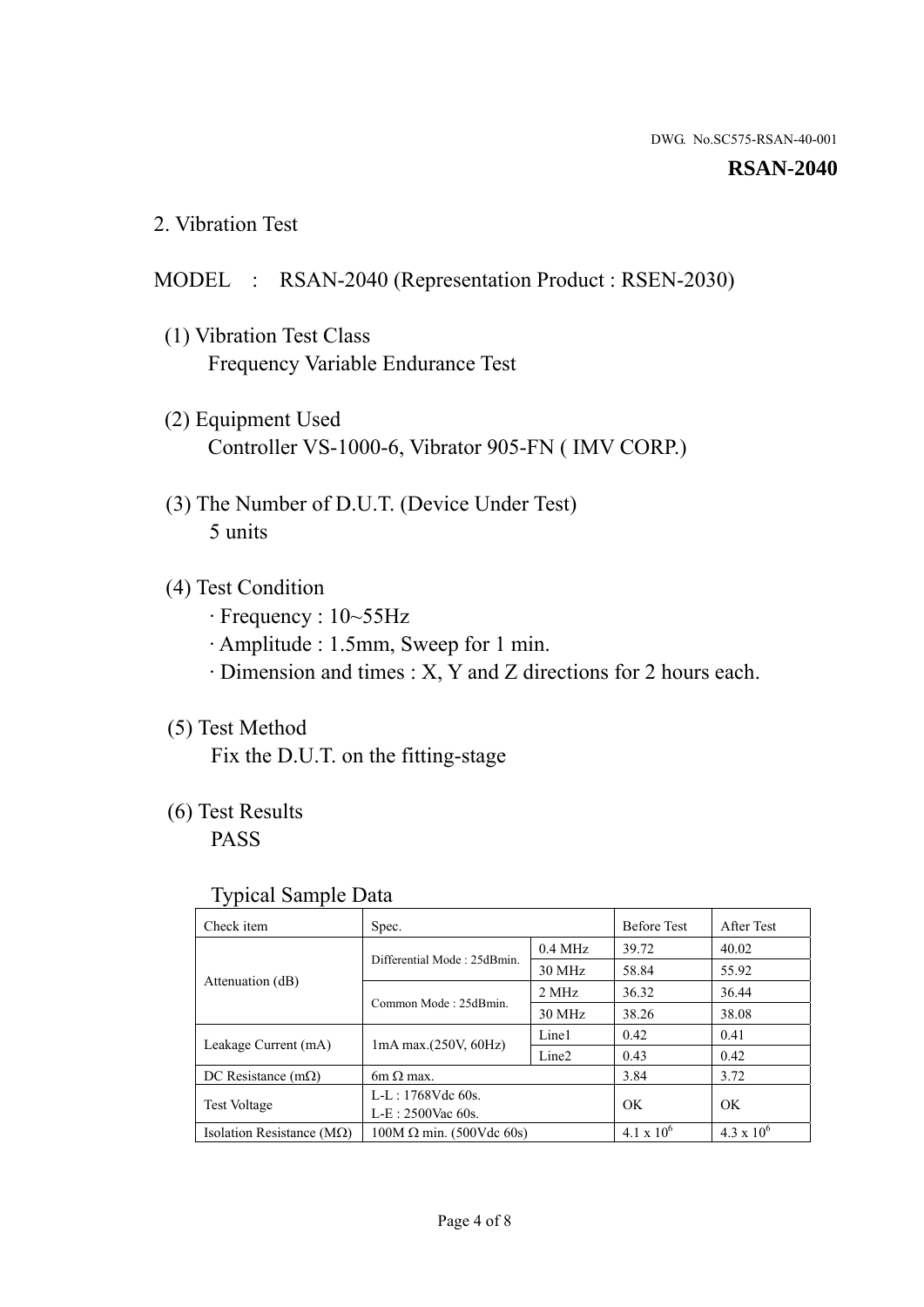1 cycle

30min.

3min.

30min.

#### **RSAN-2040**

3. Heat Cycle Test

# MODEL : RSAN-2040 (Representation Product : RSEN-2030)

- (1) Equipment Used TEMPERATURE CHAMBER TSA-71H-W (ESPEC CORP.)
- (2) The Number of D.U.T. (Device Under Test) 5 units
- (3) Test Conditions
	- · Ambient Temperature : -25~+85°C · Test Cycles : 100cycles
- (4) Test Method

 Before the test check if there is no abnormal characteristics and put the D.U.T. in the testing chamber. Then test it in the above cycles, After the test is completed leave it for 1 hour at room temperature and check it if there is no abnormal each characteristics.

 $+85$ °C

 $-25^{\circ}$ C

(5) Test Results

PASS

| <b>Typical Sample Data</b> |  |
|----------------------------|--|
|                            |  |

| Check item                         | Spec.                           |                   | <b>Before Test</b> | After Test        |
|------------------------------------|---------------------------------|-------------------|--------------------|-------------------|
|                                    | Differential Mode: 25dBmin.     | $0.4$ MHz         | 40.06              | 40.06             |
|                                    |                                 | 30 MHz            | 55.64              | 57.12             |
| Attenuation (dB)                   | Common Mode: 25dBmin.           | 2 MHz             | 35.40              | 36.74             |
|                                    |                                 | 30 MHz            | 37.70              | 37.36             |
| Leakage Current (mA)               | $1mA$ max. $(250V, 60Hz)$       | Line1             | 0.41               | 0.49              |
|                                    |                                 | Line <sub>2</sub> | 0.42               | 0.48              |
| DC Resistance $(m\Omega)$          | $6m \Omega$ max.                |                   | 3.48               | 3.22              |
| Test Voltage                       | $L-L: 1768Vdc$ 60s.             |                   | OK                 | OK                |
|                                    | $L-E: 2500$ Vac 60s.            |                   |                    |                   |
| Isolation Resistance ( $M\Omega$ ) | $100M \Omega$ min. (500Vdc 60s) |                   | $9.5 \times 10^5$  | $9.4 \times 10^5$ |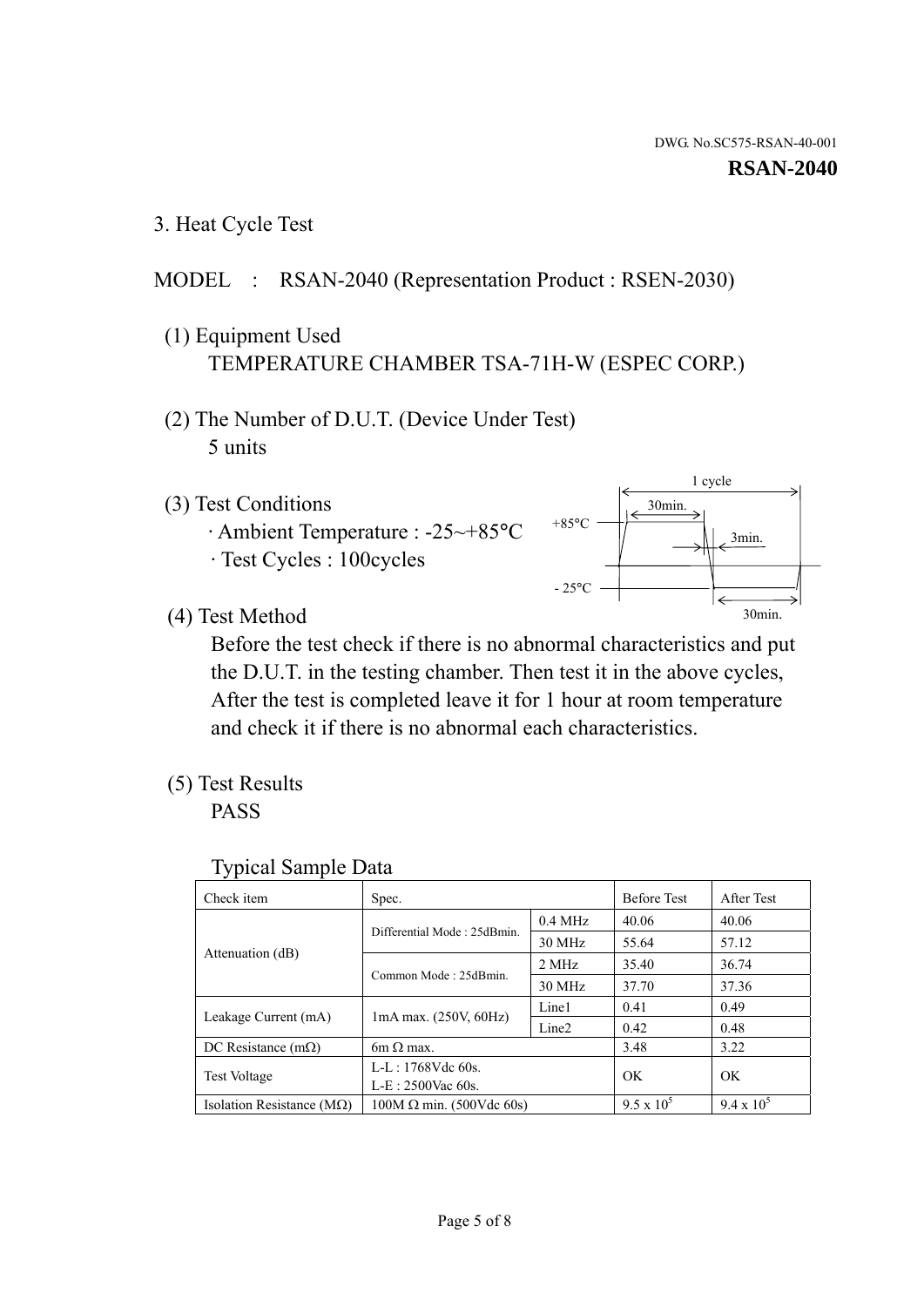4. Humidity Test

# MODEL : RSAN-2040 (Representation Product : RSEN-2030)

- (1) Equipment Used TEMP. & HUMID. CHAMBER PR-4KT (ESPEC CORP.)
- (2) The Number of D.U.T. (Device Under Test) 5 units

# (3) Test Conditions

- · Ambient Temperature : +40°C
- · Test Time : 500 hours
- · Ambient Humidity : 90~95% RH No Dewdrop

# (4) Test Method

 Before the test check if there is no abnormal characteristics and put the D.U.T. in the testing chamber. Then test it in the above conditions. After the test is completed leave it for 1 hour at room temperature and check it if there is no abnormal each characteristics.

# (5) Test Results

PASS

| . .                                |                                 |                   |                     |                     |
|------------------------------------|---------------------------------|-------------------|---------------------|---------------------|
| Check item                         | Spec.                           |                   | <b>Before Test</b>  | After Test          |
|                                    | Differential Mode: 25dBmin.     | $0.4$ MHz         | 40.92               | 39.42               |
|                                    |                                 | 30 MHz            | 57.38               | 55.62               |
| Attenuation (dB)                   | Common Mode: 25dBmin.           | 2 MHz             | 36.16               | 36.22               |
|                                    |                                 | 30 MHz            | 37.34               | 37.92               |
| Leakage Current (mA)               | $1mA$ max. $(250V, 60Hz)$       | Line1             | 0.42                | 0.41                |
|                                    |                                 | Line <sub>2</sub> | 0.42                | 0.43                |
| DC Resistance $(m\Omega)$          | 6m $\Omega$ max.                |                   | 3.62                | 3.58                |
| <b>Test Voltage</b>                | $L-L: 1768Vdc$ 60s.             |                   | OK                  | OK                  |
|                                    | $L-E: 2500$ Vac 60s.            |                   |                     |                     |
| Isolation Resistance ( $M\Omega$ ) | $100M \Omega$ min. (500Vdc 60s) |                   | $3.6 \times 10^{6}$ | $4.5 \times 10^{6}$ |

#### Typical Sample Data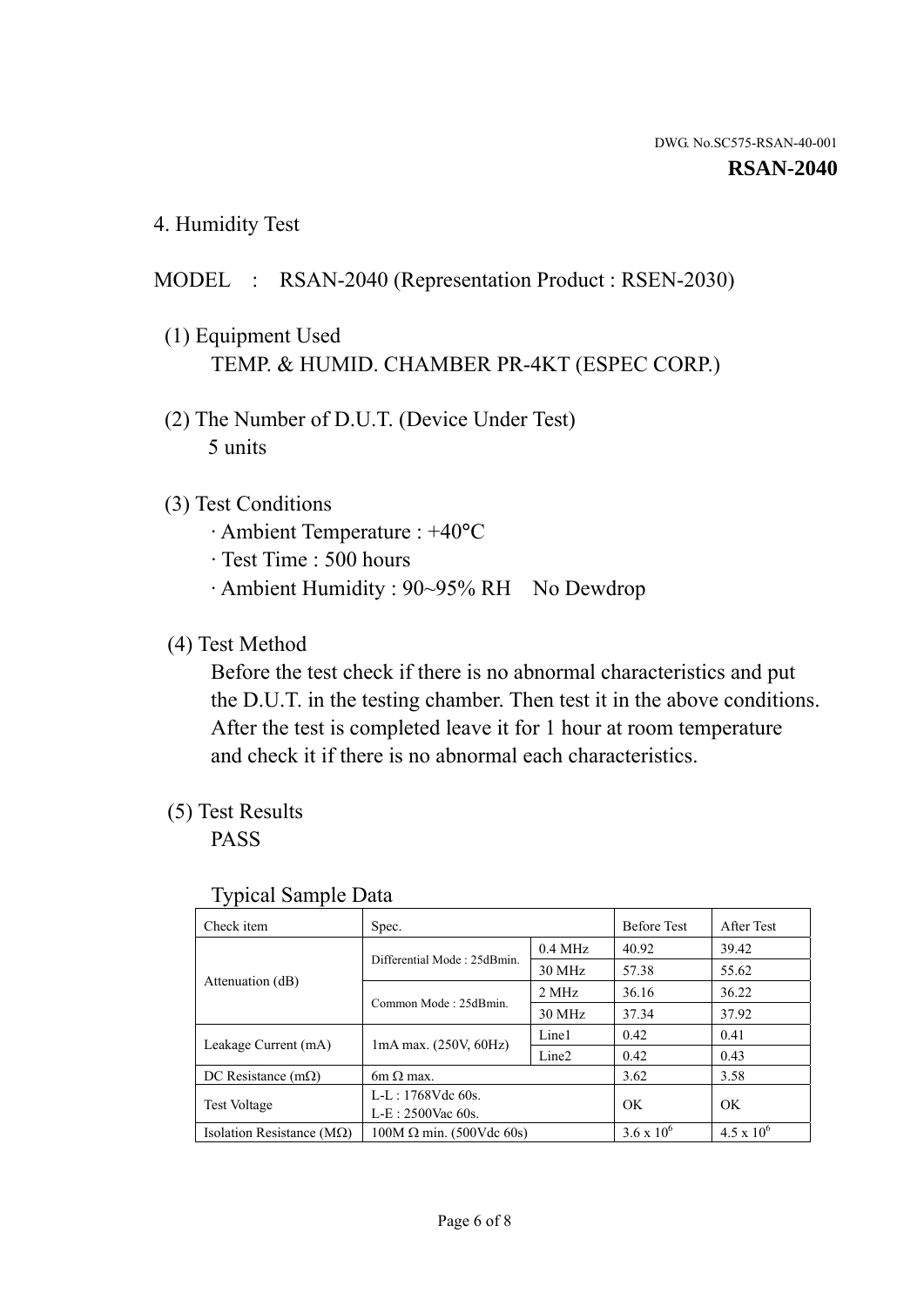5. High Temperature Resistance Test

### MODEL : RSAN-2040 (Representation Product : RSEN-2060)

- (1) Equipment Used TEMPERATURE CHAMBER PHH-300 ( ESPEC CORP.)
- (2) The Number of D.U.T. (Device Under Test) 5 units
- (3) Test Conditions
	- · Ambient Temperature : +55°C
	- · Test Time : 500 hours
	- · Operating : DC 60A
- (4) Test Method

 Before the test check if there is no abnormal characteristics and put the D.U.T. in the testing chamber. Then test it in the above conditions. After the test is completed leave it for 1 hour at room temperature and check it if there is no abnormal each characteristics.

(5) Test Results

PASS

| ╯┸                                 |                                                         |           |                     |                     |
|------------------------------------|---------------------------------------------------------|-----------|---------------------|---------------------|
| Check item                         | Spec.                                                   |           | <b>Before Test</b>  | After Test          |
|                                    | Differential Mode: 25dBmin.                             | $0.2$ MHz | 57.86               | 58.52               |
|                                    |                                                         | 30 MHz    | 52.04               | 51.94               |
| Attenuation (dB)                   | Common Mode: 25dBmin.                                   | 2 MHz     | 35.90               | 36.04               |
|                                    |                                                         | 30 MHz    | 26.60               | 27.62               |
| Leakage Current (mA)               | Line1<br>$1mA$ max. $(250V, 60Hz)$<br>Line <sub>2</sub> |           | 0.45                | 0.46                |
|                                    |                                                         | 0.46      | 0.46                |                     |
| DC Resistance $(m\Omega)$          | $3m \Omega$ max.                                        |           | 2.22                | 2.24                |
| <b>Test Voltage</b>                | $L-L: 1768Vdc$ 60s.                                     |           | OK                  | OK                  |
|                                    | $L-E: 2500$ Vac 60s.                                    |           |                     |                     |
| Isolation Resistance ( $M\Omega$ ) | $100M \Omega$ min. (500Vdc 60s)                         |           | $4.1 \times 10^{6}$ | $4.6 \times 10^{6}$ |

#### Typical Sample Data